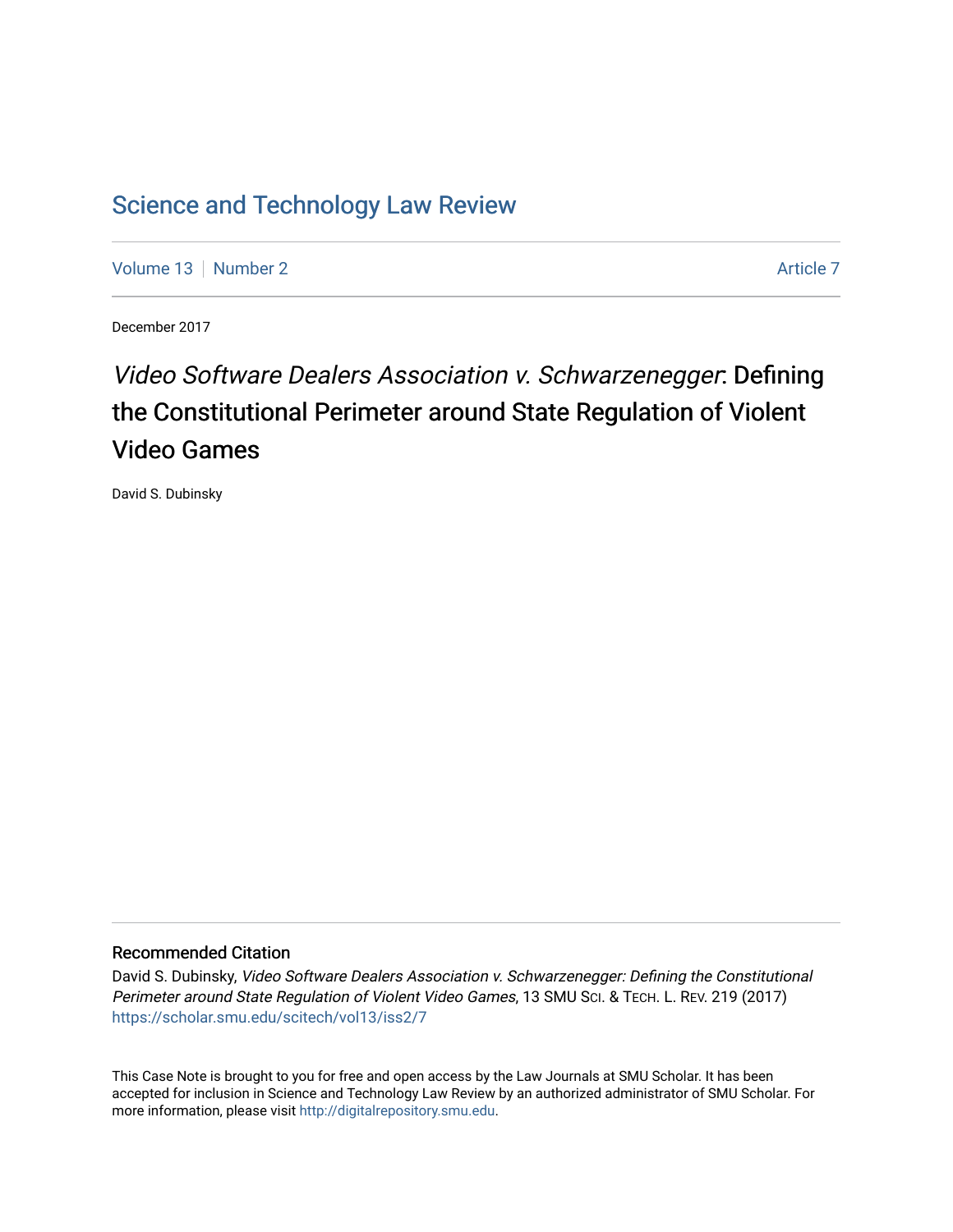## *Video Software Dealers Association v. Schwarzenegger:* Defining the Constitutional Perimeter around State Regulation of Violent Video Games

## *David S. Dubinsky\**

#### **I. INTRODUCTION**

In modern day society, the stigma attached to controversial video games—those involving blood, gore, profanity, and sexual themes—extends far beyond the typical social setting. It has pervaded and percolated down into the jurisprudence of our nation as society wrestles with how best to balance freedom, exploration, and entertainment with healthy physical and psychological development in children. This case originates from the California State Legislature's attempt to do just that. The issue is whether *§§* **1746-1746.5** of the recently-enacted California Civil Code ("the Act"), "which impose restrictions and a labeling requirement on the sale or rental of 'violent video games' to minors, **. . .** violate rights guaranteed **by** the First and Fourteenth Amendments.",

The Ninth Circuit Court of Appeals held that the Act was subject to strict scrutiny "as a presumptively-invalid content-based restriction on speech."<sup>2</sup> The court found that the Act failed strict scrutiny because the State did not demonstrate a compelling interest, did not narrowly tailor the Act to further its asserted interests, and did not utilize the least-restrictive means available to advance such interests.3 The court premised its decision primarily on the rather dubious social-science evidence supplied **by** the State to support the alleged causal connection between minors playing violent video games and their subsequent violent or antisocial behavior.4 **A** cursory survey of similar cases reveals that the fatal flaw in governmental attempts to regulate the availability of violent video games to minors is the flimsy social science it relies on to establish a causal link between minors playing such games and subsequent violent or antisocial tendencies.5

- 2. *Id.* at **953.**
- **3.** *Id.*
- 4. *Id.* at 964.
- **5.** *See* Interactive Digital Software Ass'n v. St. Louis County, **329 F.3d** 954, **958-** *59* (8th Cir. **2003);** *see also* Am. Amusement Mach. Ass'n v. Kendrick, 244 **F.3d 572, 578-79** (7th Cir. 2001); *see also* Entm't Software Ass'n v.

<sup>\*</sup> David **S.** Dubinsky is a 2011 candidate for a Doctorate of Jurisprudence from Southern Methodist University Dedman School of Law. He would like to thank his many friends for their inspiration and influence in his growth as a writer, jurist, and person. He would also like to thank his mother, father, and brother for their support, as well as Jesus Christ, through Whom all things are possible.

**<sup>1.</sup>** Video Software Dealers Ass'n v. Schwarzenegger, *556* **F.3d 950, 952-53** (9th Cir. **2009),** *cert. granted,* **78 U.S.L.W. 3627 (U.S.** April **26,** 2010) (No. **08-** 1448).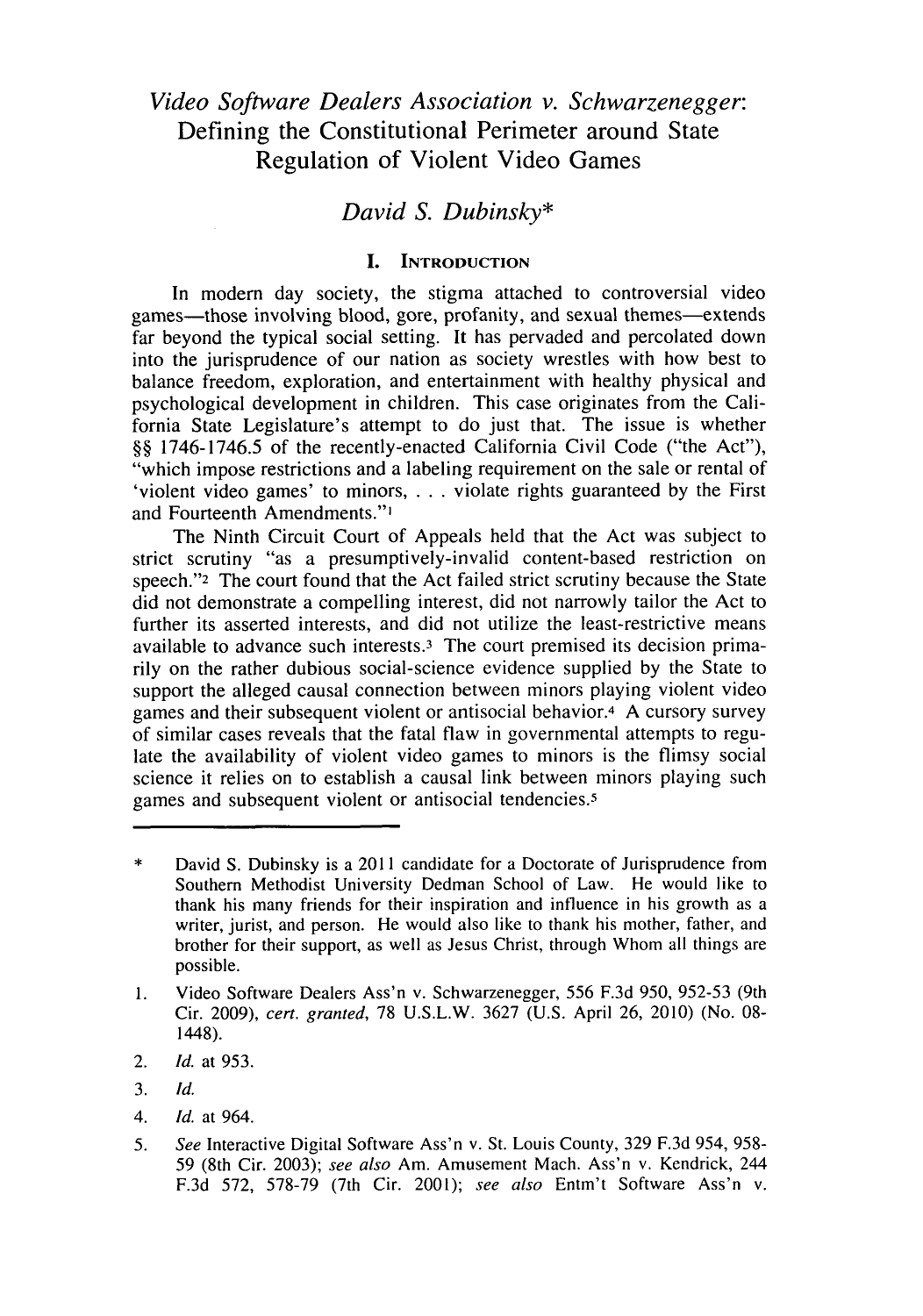#### **II. FACT SITUATION**

Plaintiffs Video Software Dealers Association and Entertainment Software Association (collectively "Video Software") "are associations of companies that create, publish, distribute, and sell or rent video games."6 Defendants consist of various California state and local officials (collectively "the State"), all acting in their official capacities, including Governor Arnold Schwarzenegger and Attorney General Edmund **G.** Brown, Jr.7 On October **7,** *2005,* Governor Schwarzenegger signed into law Assembly Bill **1179,** codified as California Civil Code **§§ 1746-1746.5.8** The Act states that "[a] person may not sell or rent a video game that has been labeled as a violent video game to a minor."9 Violators are subject to a civil penalty of up to **\$1,000.10** Prior to the Act going into effect, Video Software filed an action to contest its constitutionality under the First and Fourteenth Amendments." Section 1746 of the Act defines a "violent video game" as follows:

> **(d)(1)** "Violent video game" means a video game in which the range of options available to a player includes killing, maiming, dismembering, or sexually assaulting an image of a human being, if those acts are depicted in the game in a manner that does either of the following:

Comes within all of the following descriptions:

(i) **A** reasonable person, considering the game as a whole, would find that it appeals to a deviant or morbid interest of minors

(ii) It is patently offensive to prevailing standards in the community as to what is suitable for minors

(iii) It causes the game, as a whole, to lack serious literary, artistic, political, or scientific value for minors

(B) Enables the player to virtually inflict serious injury upon images of human beings or characters with substantially human characteristics in a manner which is especially heinous, cruel, or depraved in that it involves torture or serious physical abuse to the victim. 12

- **6.** *Schwarzenegger,* **556 F.3d** at **952.**
- **7.** *Id.* at **952.**
- **8.** *Id.* at **953.**
- **9.** Cal. Civ. Code **§** 1746.1(a) (West **2006).**
- **10.** *Id.* at **§ 1746.3.**
- **I1.** *Schwarzenegger,* **556 F.3d** at **955.**
- 12. Cal. Civ. Code **§ 1746(d)(1)** (West **2006).**

Blagojevich, 404 F. Supp. **2d 1051, 1063 (N.D.** Ill. *2005); see also* Entm't Software Ass'n v. Granholm, 404 F. Supp. **2d 978, 982 (E.D.** Mich. **2005);** *see also* Video Software Dealers Ass'n v. Maleng, **325** F. Supp. **2d 1180, 1188-89** (W.D. Wash. 2004).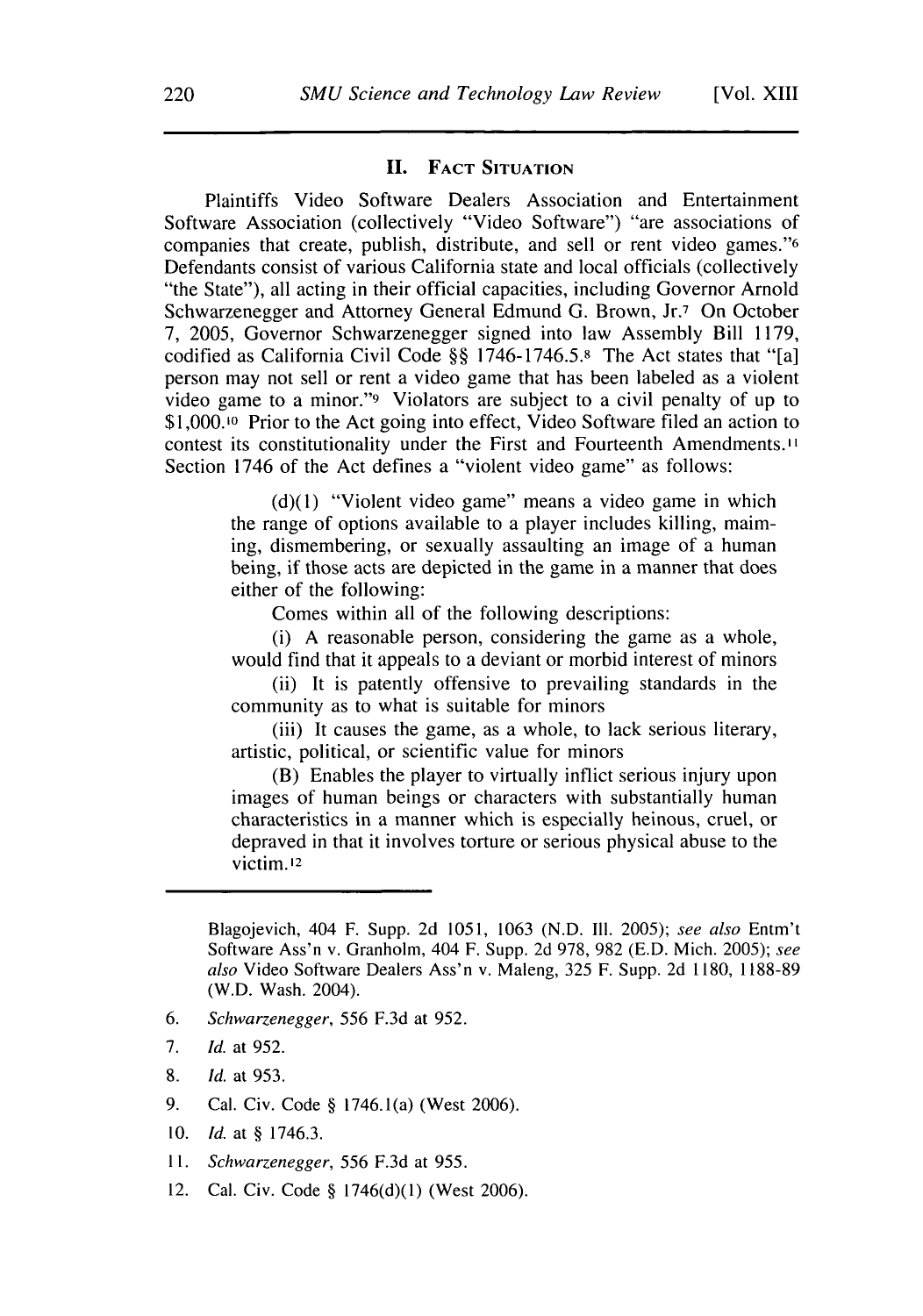In addition, the Act imposes a labeling requirement on all violent video games in **§** 1746.2:

> Each violent video game that is imported into or distributed in California for retail sale shall be labeled with a solid white **"18"** outlined in black. The **"18"** shall have dimensions of no less than 2 inches **by** 2 inches. The **"18"** shall be displayed on the front face of the video game package.13

#### **III. DESCRIPTION OF PLAINTIFF'S CLAIM**

Video Software initially filed suit in federal court in the Northern District of California before the Act took effect.14 Video Software sought declaratory relief on the grounds that the Act violated 42 **U.S.C. § 1983** and the First and Fourteenth Amendments to the **U.S.** Constitution.15 It argued: **(1)** the Act was a facially invalid restriction on freedom of expression due to its regulation of content and a violation of equal protection;16 and (2) that through the Act's labeling requirement, California unconstitutionally imposed its own subjective opinion regarding content of certain video games sold within the state.<sup>17</sup>

#### **IV. PROCEDURAL AND SUBSTANTIVE HISTORY**

The court, granted Video Software's motion for a preliminary injunction after weighing the hardships. The court balanced the Act's unconstitutional abridgement of free expression against the potential injury to the California State Legislature **by** striking down the Act as unconstitutional.18 It concluded that Video Software, its members, and minors throughout California could potentially suffer irreparable harm if the court failed to preliminarily enjoin the Act. The court determined that such harm would greatly outweigh the potential irreparable harm to the legislature **by** preliminarily enjoining the Act.<sup>19</sup> The court recognized that Video Software had shown a strong likelihood of success on the merits,20 and the implementation of the regulatory scheme imposed **by** the Act would be costly and burdensome, with potential to cause irreparable harm to Video Software.21 Granting a preliminary in-

- **15.** *Schwarzenegger,* **556 F.3d** at *955.*
- **16.** *Id.*
- **17.** *Id.* at **965.**
- **18.** *Schwarzenegger,* 401 F. Supp. **2d** at 1047-48.
- **19.** *Id.* at 1047-48.
- 20. *Id.* at 1043.
- 21. *Id.* at 1047.

221

**<sup>13.</sup>** *Id.* at **§** 1746.2.

<sup>14.</sup> *See* Video Software Dealers Ass'n v. Schwarzenegger, 401 F. Supp. **2d** 1034, **1037-38 (N.D.** Cal. **2005),** *aff'd,* **556 F.3d 950** (9th Cir. **2009).**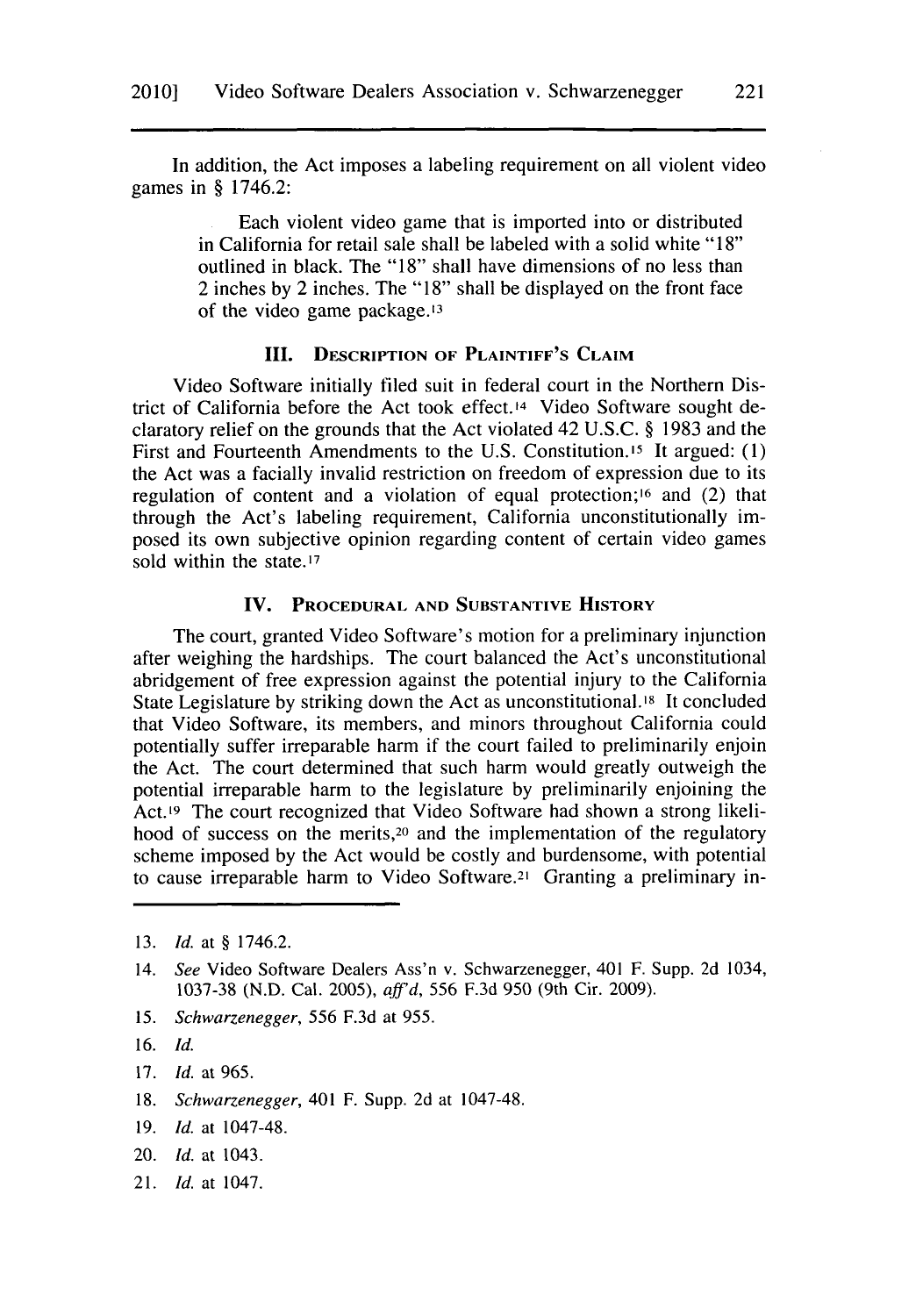junction would merely delay the State's enforcement of the Act for a short time, pending appellate review of its constitutionality.22 Finding that the balance of hardships "tips sharply in [Video Software's] favor," the district court granted Video Software's motion for a preliminary injunction.23 In further support of its decision to grant the preliminary injunction, the district court also found that Video Software had "shown they are likely to succeed on the merits of their claim that, or at least have raised serious questions about whether the Act's labeling provision violates the First Amendment."24 Subsequently, both parties filed cross-motions for summary judgment and the district court granted Video Software's motion, denied the State's crossmotion, and permanently enjoined enforcement of the Act.<sup>25</sup> The State then filed a timely appeal.26

#### **V. NINTH CIRCUIT'S HOLDING AND OVERVIEW OF RATIONALE**

The court held: **(1)** the Act was subject to strict scrutiny as a presumptively-invalid content-based restriction on speech; (2) the Act violates the First Amendment because the State failed to demonstrate a compelling interest, failed to narrowly tailor the Act to further its asserted interests, and failed to utilize the least-restrictive means necessary to advance such interests;27 and **(3)** the Act's labeling requirement, requiring that the front of the packaging of a violent video game contain a four-square-inch label reading **"18,"** was unconstitutional as government-compelled speech.<sup>28</sup> The language of the opinion, however, implies that this result was necessitated **by** the court's earlier holding that the Act violates the First Amendment.29 **If** the court had upheld the Act, the justifications proffered **by** the State for the labeling requirement may very well have been sufficient to fall within an exception for commercial speech that "dissipate[s] the possibility of consumer confusion or deception."30

- 22. *Id.* at 1047-48.
- **23.** *Id.* at 1048.
- 24. *Id.* at 1047.
- *25. See* Video Software Dealers Ass'n v. Schwarzenegger, No. **C-05-04188, 2007** WL **2261546** at **I (N.D.** Cal. Aug. **6, 2007).**
- **26.** *Schwarzenegger,* **556 F.3d** at *956.*
- **27.** *Id.* at **953.**
- **28.** *Id.* at **967.**
- **29.** *See id.* at **966.**
- **30.** *Id.*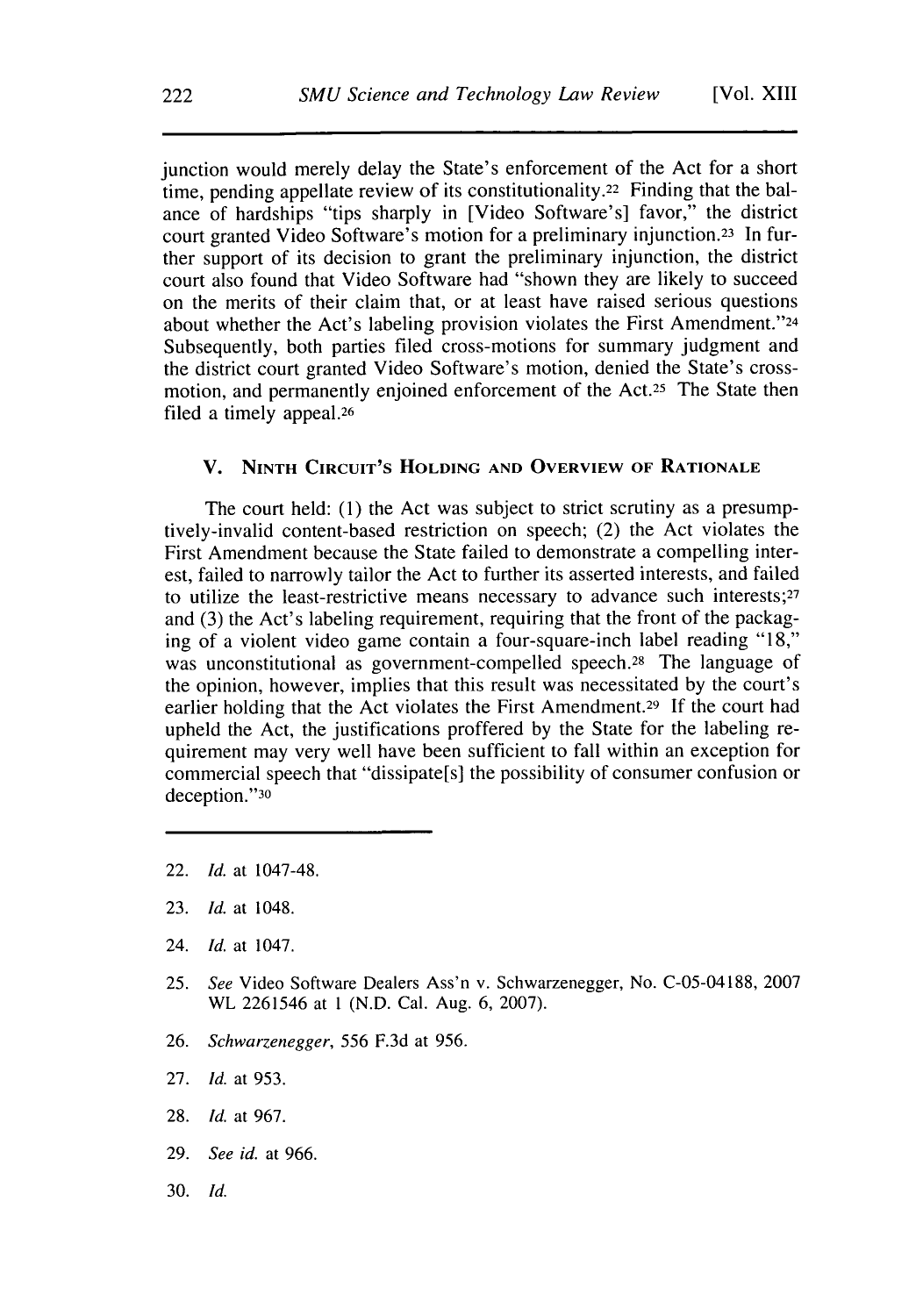#### **VI. COURT'S RATIONALE**

The Ninth Circuit began its analysis with **by** acknowledging that the proper standard of review for a grant of summary judgment is *de* novo.<sup>3</sup>*1 On* appeal, the State conceded that the alternative definition of "violent video games," as delineated in **§** 1746(d)(1)(B), is unconstitutionally broad.32 This is because the definition fails to provide an exception for material that has some redeeming value to minors.<sup>33</sup> As a result, Video Software argued that the Act should be invalidated on this basis alone.34 However, **§** *1746.5* provides that "the provisions of this title are severable. **If** any provision of this title or its application is held to be invalid, that invalidity shall not affect other provisions or applications that can be given effect without the invalid provision or application."35 Thus, the State argued that the Act's severability clause rendered it immune as a whole from a finding of unconstitutionality with regards to § 1746(d)(1)(B).<sup>36</sup> The court held that the Act is not wholly invalid as a result of the State's concession because, under California law, there is a general presumption in favor of a statute's constitutionality.37 **Ad**ditionally, the court held that **§** 1746(d)(1)(B) is "grammatically, functionally, and volitionally separable" because it can be removed as a whole without affecting the wording of any of the measure's other provisions, and because it was not of critical importance to the passage of the Act.<sup>38</sup> In fact, the court notes that the only purpose the legislature contemplated in including the alternative definition of a "violent video game" in the Act was to avoid the constitutional pitfalls identified in *Video Software Dealers Association v. Maleng,39* where a similar legislative enactment was invalidated as unconstitutionally vague. <sup>40</sup>

The State also conceded on appeal that **(1)** video games are a form of expression protected **by** the First Amendment, and (2) the Act seeks to restrict expression in video games based on their content.41 Nevertheless, the State argued that because the Act targets only minors, the court should apply

- **32.** *Id.* at 954, n.5.
- **33.** *Schwarzenegger,* **556 F.3d** at 954.
- 34. *Id.* at **956.**
- **35.** Cal. Civ. Code **§ 1746.5** (2010).
- **36.** *Schwarzenegger, 556* **F.3d** at **956.**
- **37.** *Id.*
- **38.** *Id.* at **956.**
- **39.** *Id.* at **957.**
- 40. *Maleng,* **325** F. Supp. **2d** at **1191.**
- 41. *Schwarzenegger,* **556 F.3d** at **958,** (noting that, while the Supreme Court has not expressly addressed whether video games contain expressive content protected under the First Amendment, story-laden video games are similar to mov-

**<sup>31.</sup>** *Id.* at **956.**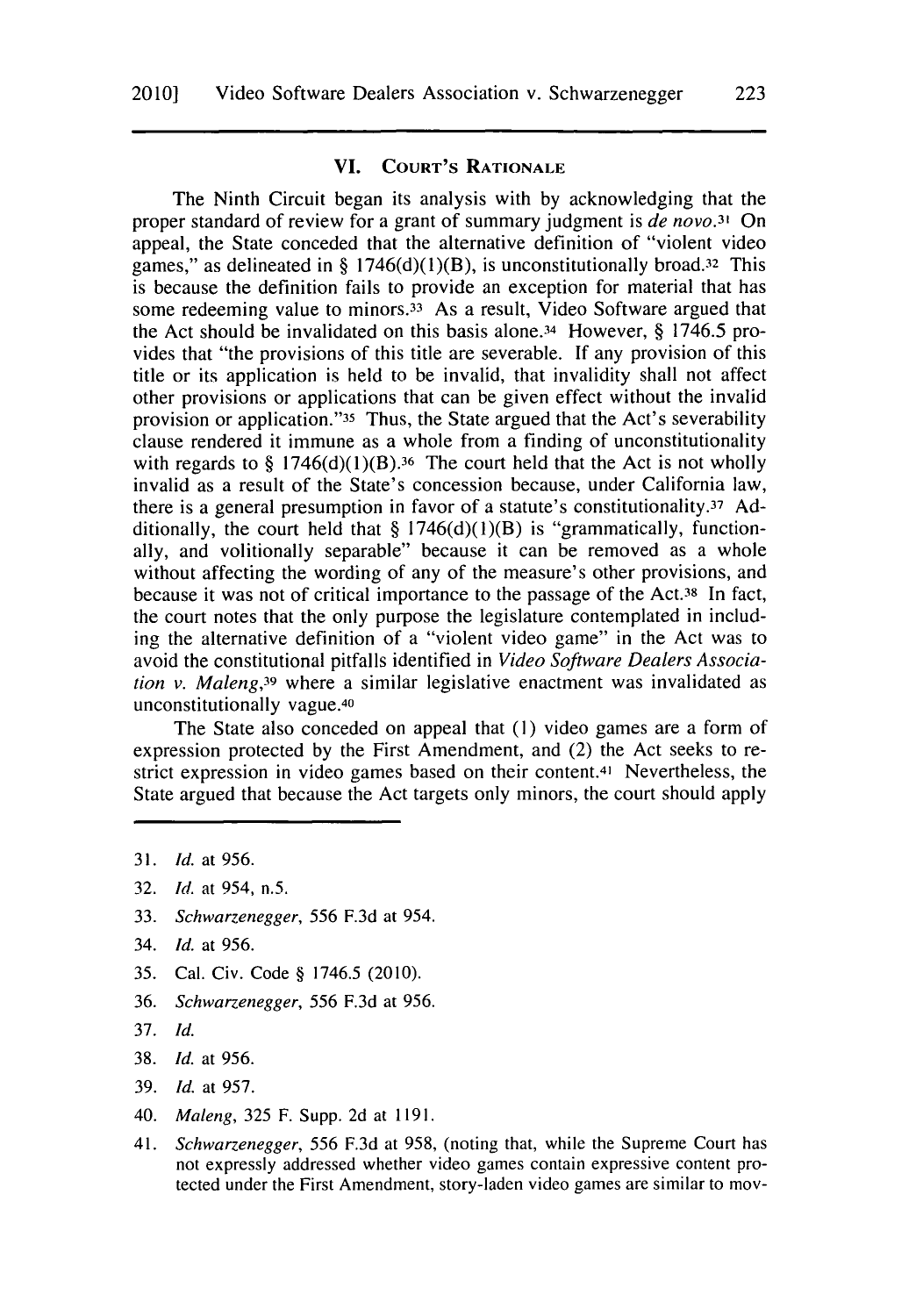the "variable obscenity" test of *Ginsberg v. New York42* instead of strict scru*tiny.43 Ginsberg* held that a state could prohibit the sale of sexually-explicit material to minors, though it would not be able to do the same to adults, as sexual material is deemed "obscene" to minors but not to adults.44 The State argued that the court should extend this doctrine to violent materials.45 However, the court distinguished *Ginsberg* as a case invoking the United States Supreme Court's First Amendment obscenity jurisprudence, which involves unprotected sex-based expression, as opposed to violence-based expression, which is generally afforded broad protection under the First Amendment.<sup>46</sup> In addition, other circuits have refused to classify violent materials with sexually-explicit materials as "obscene" within the context of the First Amendment.<sup>47</sup> Consequently, the court settled on strict scrutiny as the appropriate standard of review to apply to the Act.48

The court then held the Act unconstitutional under strict scrutiny as an impermissible content-based restriction on speech. In order to survive strict scrutiny, the disputed state action must be narrowly tailored to serve a compelling governmental interest.49 Additionally, the government must use the least restrictive alternative available to serve its purpose.50 Here, the California State Legislature offered two purportedly compelling interests in passing the Act: **(1)** "preventing violent, aggressive, and antisocial behavior" and (2) "preventing psychological or neurological harm to minors who play violent video games."51 With respect to the first interest, the court stated that the government may not prohibit speech simply "because it increases the chance an unlawful act may be committed at some indefinite future time."52

Regarding the second interest, the Ninth Circuit conceded that the "Supreme Court has recognized a compelling interest in protecting the physical

- 42. *See* Ginsberg v. New York, **390 U.S. 629 (1968).**
- 43. *Schwarzenegger,* **556 F.3d** at **957-58.**
- 44. *Id.* at **959- 60.**
- 45. *Id.* at **960**
- *46. Id. (citing Ginsberg,* **390 U.S.** at 640).
- 47. *See* James v. Meow Media, Inc., **300 F.3d 683** (6th Cir. 2002); *see also* Eclipse Enter., Inc. v. Gulotta, 134 **F.3d 63 (2d** Cir. **1997);** *see also* Video Software Dealers Ass'n v. Webster, **968 F.2d** 684 (8th Cir. **1992).**
- 48. *Schwarzenegger,* **556 F.3d** at **960.**
- 49. *Id.* at **961.**
- **50.** *Id.*
- **51.** *Id.*
- **52.** *Id.* at **961** (citing Ashcroft v. Free Speech Coal., **535 U.S.** 234 (2002)).

ies, which the Court has long determined are entitled to First Amendment protection).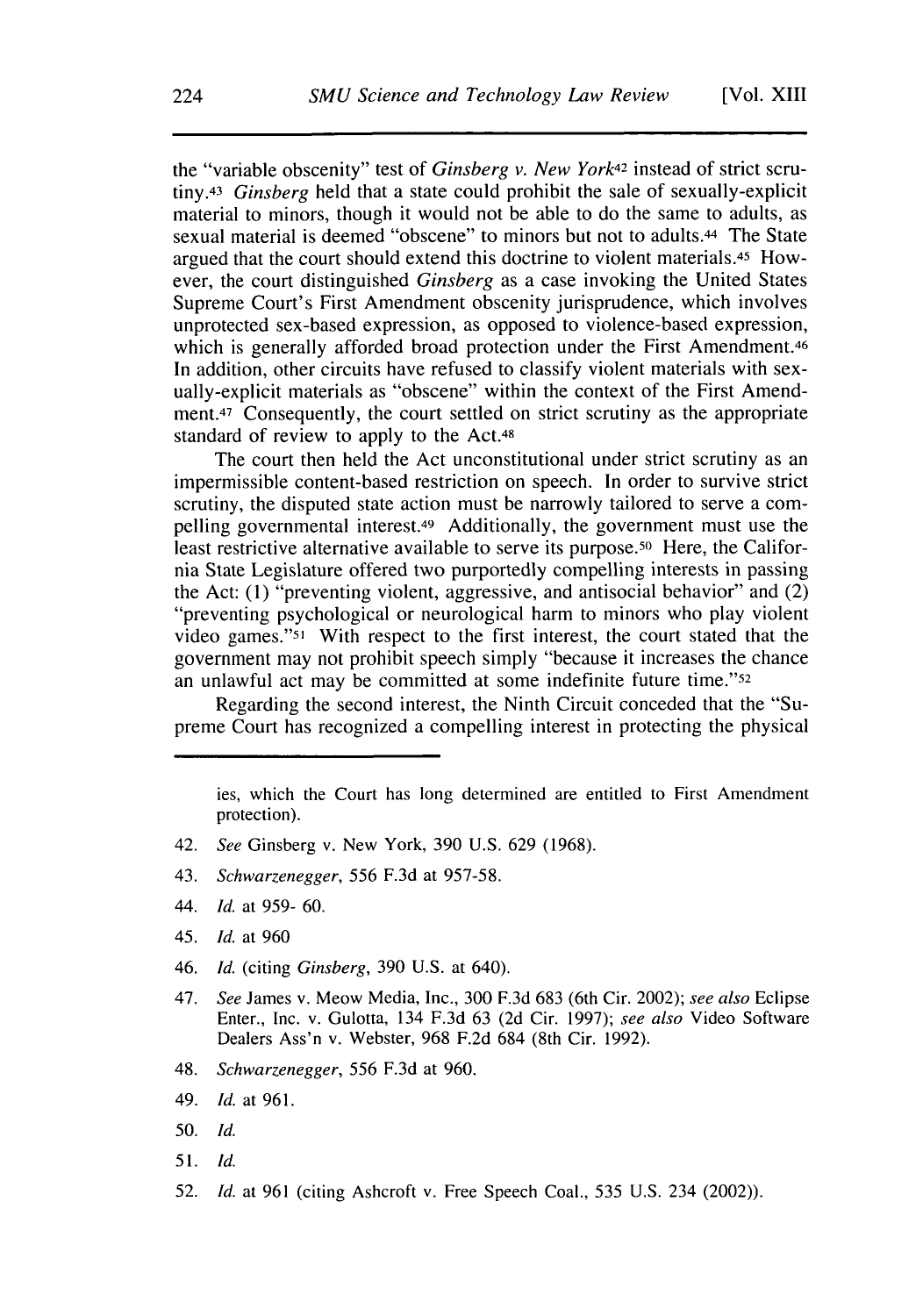and psychological well-being of minors."53 However, in order for the government's action to be narrowly tailored to serve this interest, it must "demonstrate that the recited harms are real, not merely conjectural, and that the regulation will in fact alleviate these harms in a direct and material **way."54** The court stated that deference to the California State Legislature is not appropriate here because it failed to draw reasonable inferences based on substantial evidence.<sup>55</sup> The court enumerated the following considerations that tend to expose the tenuous relationship between violent video games and actual psychological harm: **(1)** the relative scarcity of scholarly literature on the subject; (2) many of the existing studies on the subject are methodologically flawed; (3) many support the opposite inference,<sup>56</sup> finding more aggression in the eighteen and older range than in minors; (4) the studies relied upon **by** the State relate to the aggression of players against others, which is not the interest purported **by** the State in the case at bar; and **(5)** there has been no persuasive causal link established between violent video games and aggressive behavior-in fact, one of the studies relied upon by the State expressly disclaims that "causality was not studied."57 Accordingly, the court determined that the State failed to meet its burden of demonstrating a compelling interest.58

The court also held that the State failed to demonstrate that the Act is the least restrictive means available to prevent psychological or neurological harm to minors who play violent video games.<sup>59</sup> It identified two less-restrictive means that have already been implemented, in California and elsewhere, to deal with the concerns that arise from the effect of violent video games on today's youth: **(1)** the Entertainment Software Rating Board (ESRB) rating system, which assigns games an advisory rating reflecting its determination of the appropriate age group to play the games; and (2) parental controls on modern gaming systems which allow parents to restrict their

**55.** *Id.*

- **57.** *Schwarzenegger,* **556 F.3d** at **963-64.**
- **58.** *Id.* at 964.
- **59.** *Id.* at **965.**

**<sup>53.</sup>** *Id.*

<sup>54.</sup> *Id.* at **962** (quoting Turner Broad. Sys. Inc. v. **FCC, 512 U.S. 622,** 664 (1994) (plurality op.)).

*<sup>56.</sup> See* Jim Sterling, Buddhist Monk Recommends Games for Treating Aggression, Sept. 21, **2009,** http://www.destructoid.com/buddhist-monk-recommendsgames-for-treating-aggression- 149304.phtml (Trinley Dorje, holding the title of Karmapa Lama, the only Buddhist leader recognized **by** China, India, and Tibet, is quoted as saying "the aggression that comes out in the video game satiates whatever desire I might have to express that feeling. For me, that's very skillful because when **I** do that **I** don't have to go and hit anyone over the head.").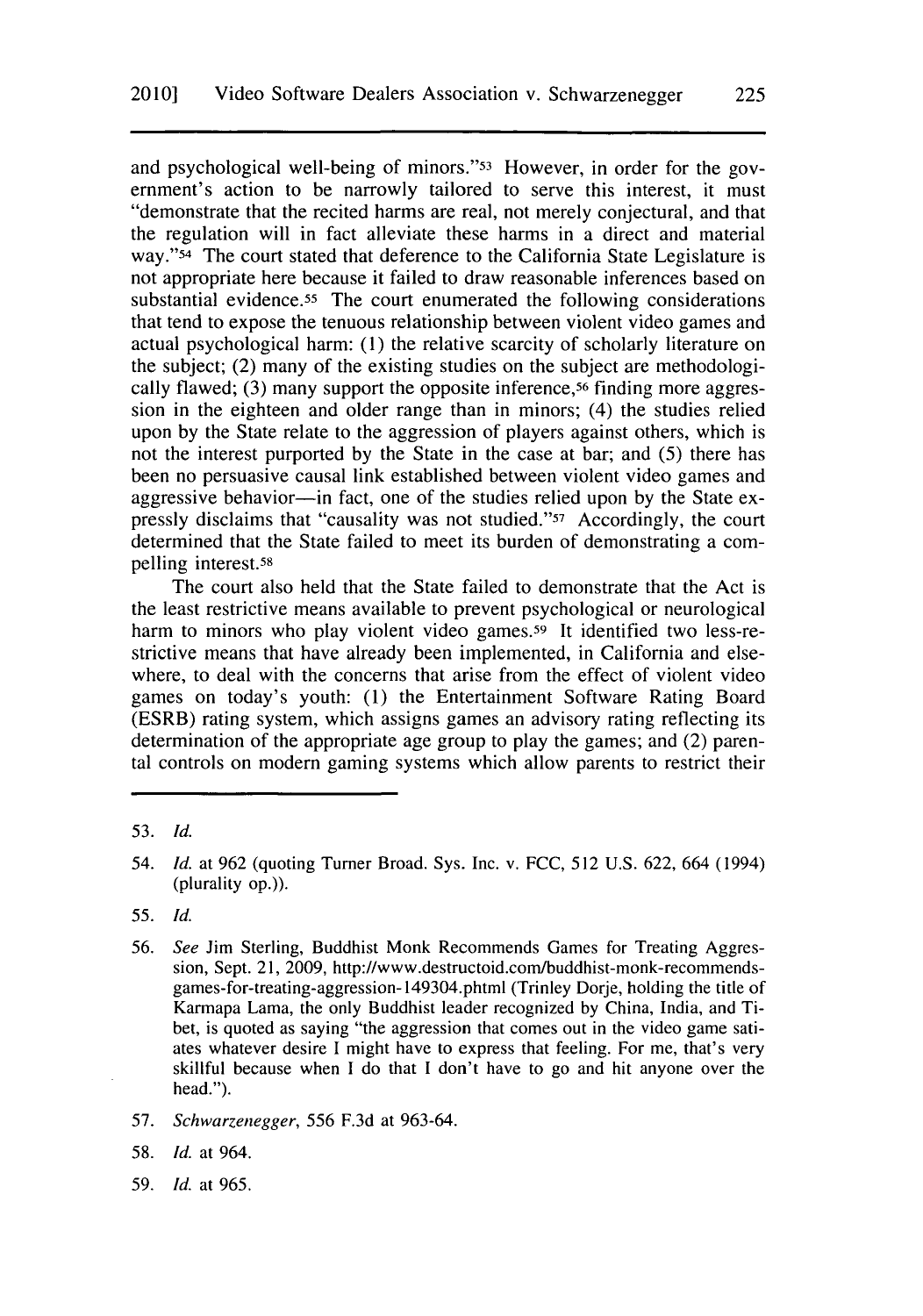children's access to games they deem inappropriate.60 The Ninth Circuit took issue with the State's obfuscation of the proper analysis **by** arguing why it should be permitted to use the "most effective" means instead of the least restrictive.61

Moving on to the Act's labeling requirement, the court noted that, in general, "freedom of speech prohibits the government from telling people what they must say."<sup>62</sup> However, it also noted that less constitutional protection is afforded to commercial speech.63 State compulsion of commercial speech is constitutionally permissible if the required inclusion consists of "purely factual and uncontroversial information."64 The court stated that, normally, it would inquire into whether the Act's labeling requirement was entitled to full First Amendment protection because it was "inextricably intertwined" with otherwise fully-protected speech,65 or only entitled to the lesser amount of First Amendment protection as separable commercial speech.66 However, the court determined that, due to its earlier holding that the Act is unconstitutional, it need not address this distinction because the labeling requirement fails even under the broader "factual information and deception prevention" standard elucidated in Zauderer.<sup>6</sup>*7* Because the Act is unconstitutional-and the State is consequently powerless to prosecute a video game retailer for selling or renting violent video games to minors-any label informing consumers that they must be eighteen or older to purchase the game would be erroneous (i.e., not factual).68 Furthermore, the court held that the labeling requirement fails the rational relationship test established in Zauderer, which asks if the "disclosure requirements are reasonably related to the State's interest in preventing deception of customers."69 The State argued that the labeling requirement achieved this goal because consumers would otherwise be deceived **by** the ESRB age rating system already implemented for video games.70 However, the court determined that, because the Act is invalid and cannot mandate an age threshold for the purchase or rental

- **67.** *Id.*
- **68.** *Id.* at **966-67.**
- **69.** *Idat* **967** (quoting *Zauderer,* 471 **U.S.** at **651).**
- **70.** *See id.*

**<sup>60.</sup>** *Id.*

**<sup>61.</sup>** *Id.*

**<sup>62.</sup>** *Id.* at **966** (quoting Rumsfeld v. Forum for Academic **&** Inst. Rights, Inc., 547 **U.S.** 47, **61 (2006)).**

**<sup>63.</sup>** *Id.*

<sup>64.</sup> *Id.* (quoting Zauderer v. Office of Disciplinary Counsel, 471 **U.S. 626, 651 (1985)).**

**<sup>65.</sup>** *Id.* (quoting Riley v. Nat'l Fed'n of the Blind, **487 U.S. 781, 795-96 (1988)).**

**<sup>66.</sup>** *Id.*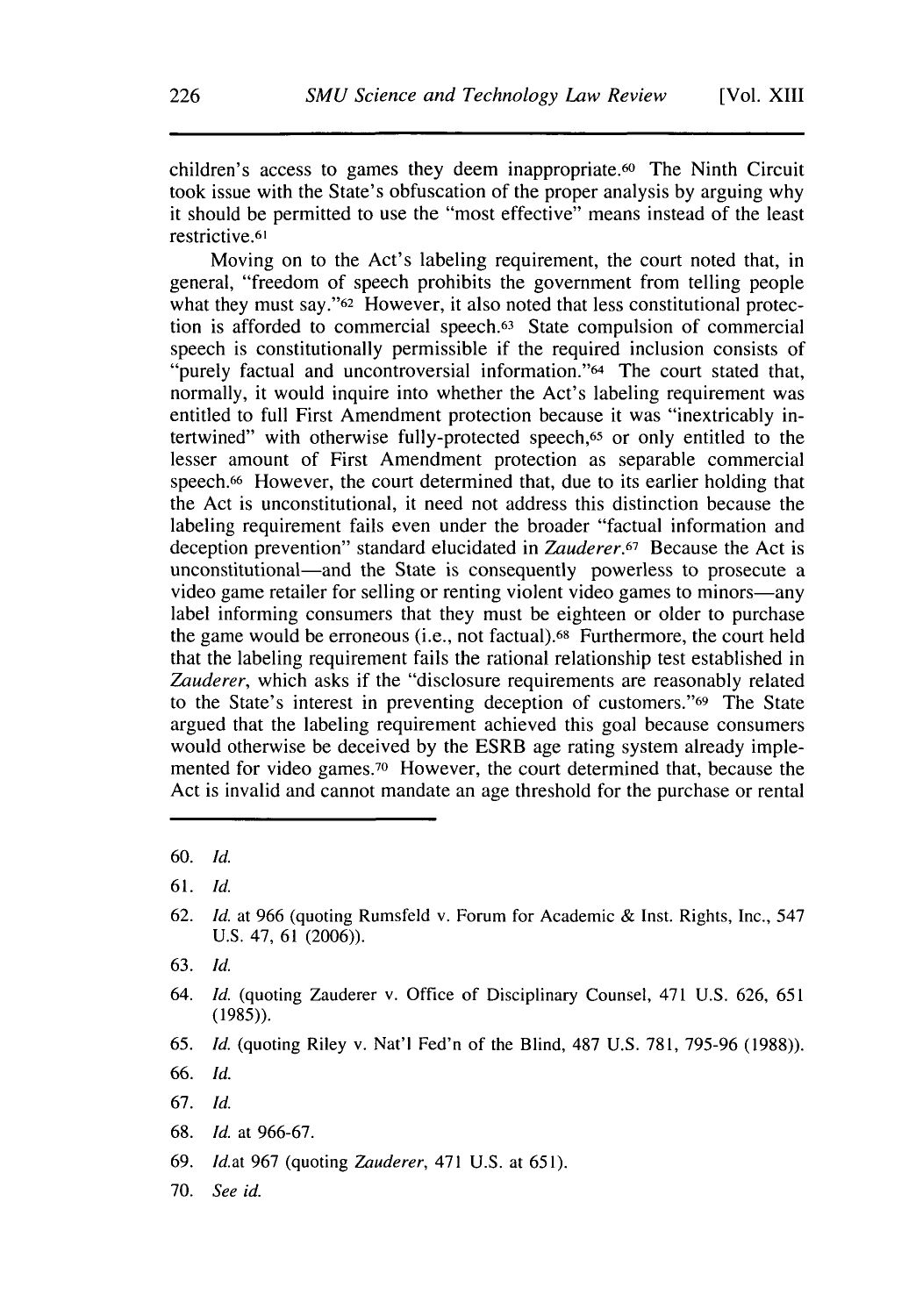of violent video games, the labeling requirement would actually be conveying false information (buying the game as a minor is unlawful), and "the State has no legitimate reason to force retailers to affix false information on their products."7

#### **VII. CRITIQUE OF COURT'S APPROACH**

Long gone are the days when video-game violence amounted to no more than a yellow pie with a slice cut out of it gobbling up white pellets and the occasional blue ghost. Advancements in technology are continually leading to improved graphics, physics, in-game immersion, and above all, realism. As a result, video games better portray violence, cruelty, depravity, and torture. But this same technological advancement enables games to tell a better story, evoke more powerful emotions from players, propagate fiercer competition, and pursue other socially-healthy endeavors. Video games are art, just as deserving of First Amendment protection as other artistic media, and, likewise, have the potential to be manipulated in any manner the artist deems **fit.72**

These factors, in conjunction with the growing popularity of video games, have led to concerns among parents and overzealous legislators about the effect such games are having on today's youth. However, a blanket proscription on the sale and rental of violent video games is not the answer. **A** state legislature certainly has the authority, pursuant to its police powers, to enact legislation for the benefit and welfare of its minors. Nevertheless, such legislation must comport with constitutional standards. Thus, in order for a state's regulation of the sale or rental of violent video games to minors to survive strict scrutiny in the future, the causal relationship between playing violent video games and mental illness, antisocial behavior, or actual violence in minors must be established to the satisfaction of the courts. This will presumably transform a blanket prohibition on the sale and rental of violent video games to minors into a narrowly-tailored means of preventing aggressive behavior and psychological harm in minors, which has already been recognized as a compelling governmental interest.73 But until this happens, and **I** surmise that it never will, legislatures need **to** realize that the First Amendment does not permit the government to impose its own notions of what is too violent for this nation's youth without a compelling reason. And even then, the district court in *Schwarzenegger* expressed doubt that "even if a causal link exists between violent video games and violent behavior, the

**227**

**<sup>7 1.</sup>** *Id.*

**<sup>72.</sup>** *See St. Louis County,* **329 F.3d** at **957** (holding violent video games to be a form of protected speech under the First Amendment **by** analogizing them to other storytelling mediums).

*<sup>73.</sup> Schwarzenegger,* **556 F.3d** at **961.**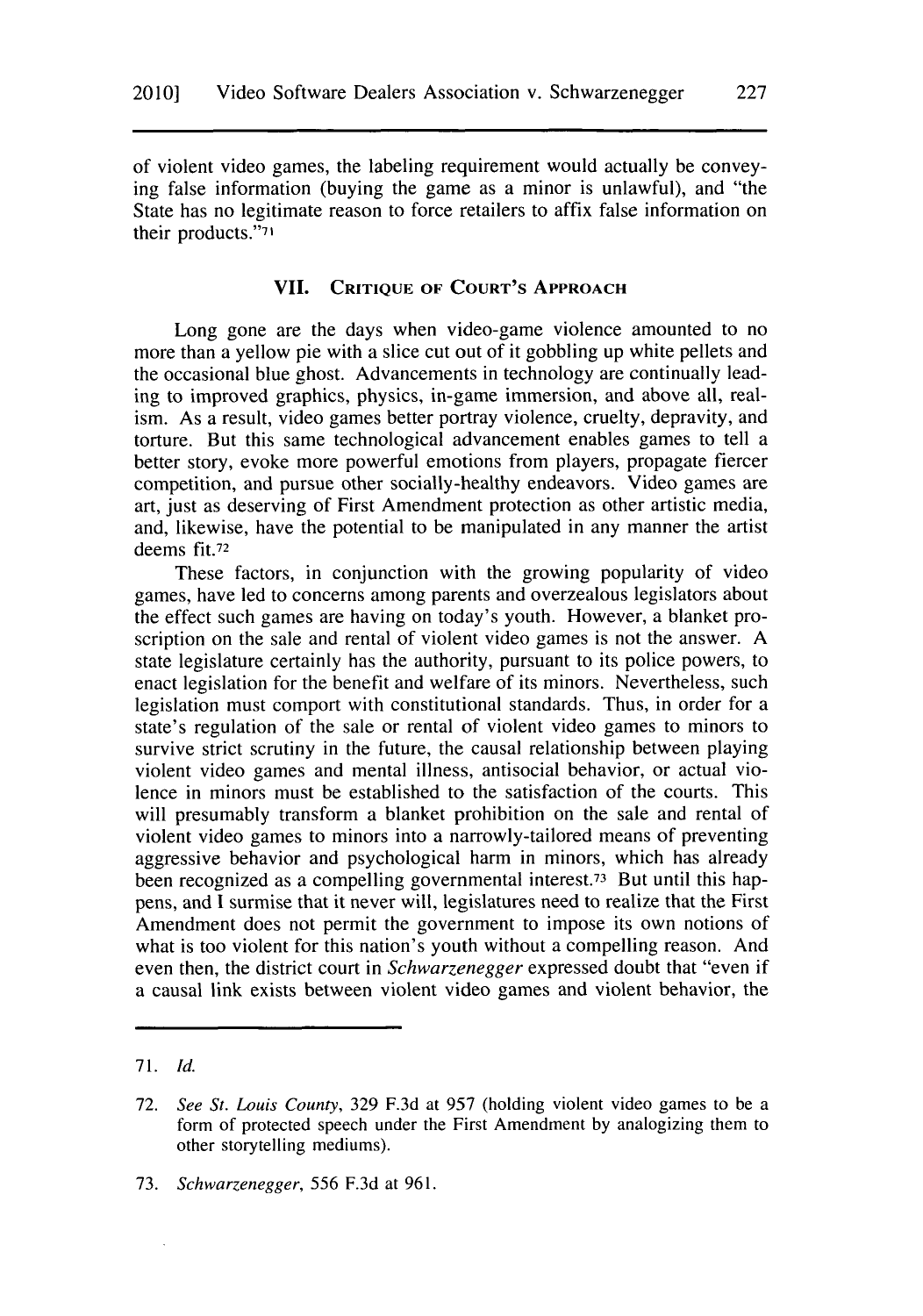First Amendment allows a state to restrict access to violent video games, even for those under eighteen years of age."74

In addition, this case is an example of judicial temperance as a check on otherwise unrestrained legislative activism. Contrary to established constitutional principles, the California State Legislature nevertheless enacted the Act as **highly** visible and publicized patronage to its constituents.75 While it is ordinarily not the province of the courts to second-guess legislative determinations of how best to promote the health, safety, and welfare of its citizens, such deference is not warranted when the legislative measure seeks to address a phantom harm. Had the California State Legislature chosen instead to criminalize minors attending "violent" movies or purchasing "violent" music, it would have been just as obliged to present compelling evidence to the court establishing the causal connection between these mediums and psychological harm to minors. The only distinction that makes the Act challenged *in Schwarzenegger* less preposterous in the eyes of society is the stigma attached to video games as a storytelling medium.

As far as the impact of the court's holding on First Amendment jurisprudence, it will not be regarded as revolutionary. The decision neither makes new law nor carves out new exceptions from existing law; it merely applies settled law to facts nearly identical to those dealt with **by** other courts. Indeed, this case should go down in the annals of the Federal Reporter as a prime example of the proper application of the United States Supreme Court's First Amendment jurisprudence. Such jurisprudence has consistently limited the content that falls within the First Amendment analysis of "obscenity" to sexual material.76 Likewise, it has just as consistently declined to extend obscenity to include exclusively violent material.<sup>77</sup> Thus, the First Amendment mandates the application of strict scrutiny to impermissible content-based restrictions on speech.78 The Ninth Circuit applied these well-established principles to the Act and correctly concluded that the Act cannot stand when evaluated against strict scrutiny.

#### **VIII. CONCLUSION**

In summary, the United States Court of Appeals for the Ninth Circuit's holding in *Schwarzenegger* is indicative of the proper judicial temperament

74. *Schwarzenegger,* 401 F. Supp. **2d** at 1046.

- **76.** *Schwarzenegger,* **556 F.3d** at **959.**
- **77.** *See* Eclipse Enter., Inc. v. Gulotta, 134 **F.3d 63,71 (2d** Cir. **1997)71;** *see also* Video Software Dealers Ass'n v. Webster, **968 F.2d** 684, **688** (8th Cir. **1992).**
- **78.** Police Dep't of Chicago v. Mosley, 408 **U.S. 92, 95 (1972)** ("[A]bove all else, the First Amendment means that government has no power to restrict expression because of its message, its ideas, its subject matter or its content.").

**<sup>75.</sup>** *See* William Finn Bennett, *Bill Would Restrict Children's Access to Violent Video Games,* **N. COUNTY TiMES,** Oct. 4, **2005,** http://www.nctimes.com/news/ local/article\_32aecc **I** 8-4455-52b7-8cO3-174cl0eca235.html.